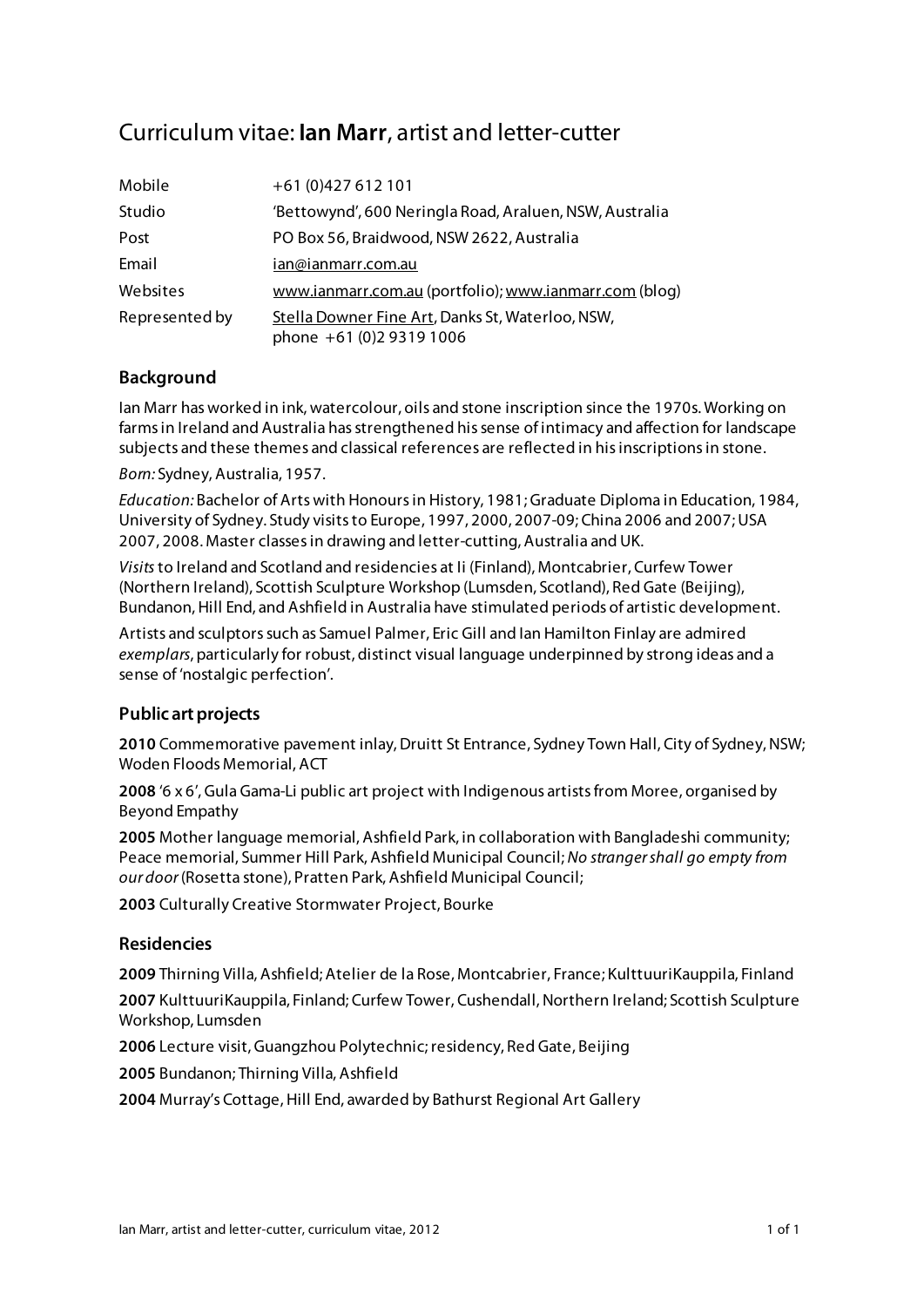## **Exhibitions, group and solo**

**2011 '**Eclectica,' Mittagong; Two Fires Festival, Braidwood; F.O.O.D. Week, Patina Wines, Orange; Borrodell Winery, Orange

**2010** 'Two Plus One', Cudgegong Gallery, Gulgong; 'Hill End 3D', Jean Bellette Gallery, Hill End; King's School Art Prize Exhibition, Parramatta; 'Taste Orange@Bondi', Orange Regional Gallery and Taste Orange, Bondi Pavilion; Kunsthaus – Harris Hobbs Art House, Deakin, ACT

**2009** 'Drawn from Hill End', Hill End Arts Council, Hill End; 'Wayfarer' [solo], Stella Downer Fine Art, Waterloo; Kedumba Drawing Award, Wentworth Falls (*acquired for the collection)*; 'Northern Winter' [solo], Cloudehill, Olinda; 'Orange Blossoms', Orange Regional Gallery, Orange; 'Gula Gama-Li', Moree Plains Gallery, Moree; 'Art Alfresco', Orange Regional Gallery in conjunction with Taste Orange, Bondi Pavilion; **'**Land' touring exhibition, Rylstone; Hope House Contemporary Art Exhibition and Auction, Sydney College of the Arts, Rozelle; 'Out of Hill End', Damien Minton Gallery, Redfern; 'Hidden', Rookwood Cemetery Sculpture Walk; Artist in residence, Patina, for Orange FOOD Week; 'Art Alfresco', Orange Regional Gallery, Orange; 'Art in a Suitcase', travelling education exhibition, Bathurst Regional Art Gallery; 'Fire and Ice', No. 47, Rylstone; 'Paint', Stella Downer Fine Art; 'Fire and Ice', KulttuuriKauppila, Kauppilantie, Ii, Finland

**2008** 'Out of the Blue at Bondi', Bondi Pavilion; Fleurieu Peninsula Vistas Prize (*finalist*), Fleurieu Biennale; 'From Mao to Now', Sydney Olympic Park; 'The Holy Island and the Barbary Coast' [solo], Lolli Redini, Orange; Ethical Art Prize, Tap Gallery, Darlinghurst; 54th Annual Art & Craft Exhibition, Hunters Hill (*commended*); Stella Downer Fine Art @ Melbourne Art Fair; 'Summer' [solo], paintings and stone works, Stella Downer Fine Art, Waterloo

**2007** 'Pöhheikkö: kivikaiverruksia ja maalauksia' [solo], KulttuuriKauppila, Kauppilantie, Ii, Finland; 'Nature of Things', Stella Downer Gallery, Waterloo ; 'Out of the Blue', Orange Regional Gallery; 'Kanguroots', Harris Hobbs Landscapes entry in the International Garden Festival, Emo Court, Co. Laois, Ireland; 'Beautiful Chaos' [solo], Bathurst Regional Art Gallery and Jean Bellette Gallery, Hill End; 'Dendrogenous Zone' [solo], Cloudehill Nursery and Gardens, Olinda, Victoria; 'Sculpture 2006', Maunsell Wickes at Barry Stern Galleries, Glenmore Road, Paddington, NSW

**2006 '**Sculpture 06: exhibition and awards', Yering Station, Yarra Valley, Victoria; 'A Slate Odyssey' [solo], Orange Regional Gallery; 'Sculpture 2006', Maunsell Wickes at Barry Stern Galleries, Glenmore Road, Paddington, NSW; Christmas selling show, Orange Regional Gallery; 'Watermarks', Orange Regional Gallery, Orange; Australia's Open Garden Scheme at Cope-Williams Garden & Vineyard, Glenfern Road, Romsey, Victoria; Cloudehill Nursery and Gardens [solo], Olinda, Victoria; 'Fireworks: tracing the incendiary in Australian art', touring exhibition to 2007, eastern Australian regional galleries

**2005 '**Fireworks: tracing the incendiary in Australian art', Hazelhurst Regional Gallery & Arts Centre; *Broken country*, Sculpture by the Sea, Bondi; 'Sculpture inside', Maunsell Wickes Gallery, Woollahra; Australia's Open Garden Scheme, Garden Vineyard, Mornington Peninsula

**2004** 'Works and days' [solo], Washhouse Gallery, Rozelle

**2003** 'Succession', Spirit Level Design, Surry Hills; 'In Site Out', Orange Botanic Gardens, Orange, NSW; 'Artists respond to Eryldene', Eryldene, Gordon; 'Artisans in the Gardens', Royal Botanic Gardens, Sydney; 'Art of Flowers', Government House, Sydney; 'Palimpsest V', Mildura; Orange Regional Gallery, on War (stone inscription)

**2002** Mudgee Festival of Art and Wine, Lowe Family Wines

**2001** 'Palimpsest IV', Mildura; Vaucluse House, Kitchen Garden Festival; National Trust Fair, Suma Park, Orange; 'Hung, Drawn and Framed', PCL Gallery, Strawberry Hills

**2000** Newstead Club, Orange

**1999** 'Expanding the View', Orange Regional Gallery, Orange; PCL, Strawberry Hills; 'Wood Paper & Stone', North Sydney Fine Art Gallery; Kedumba Drawing Award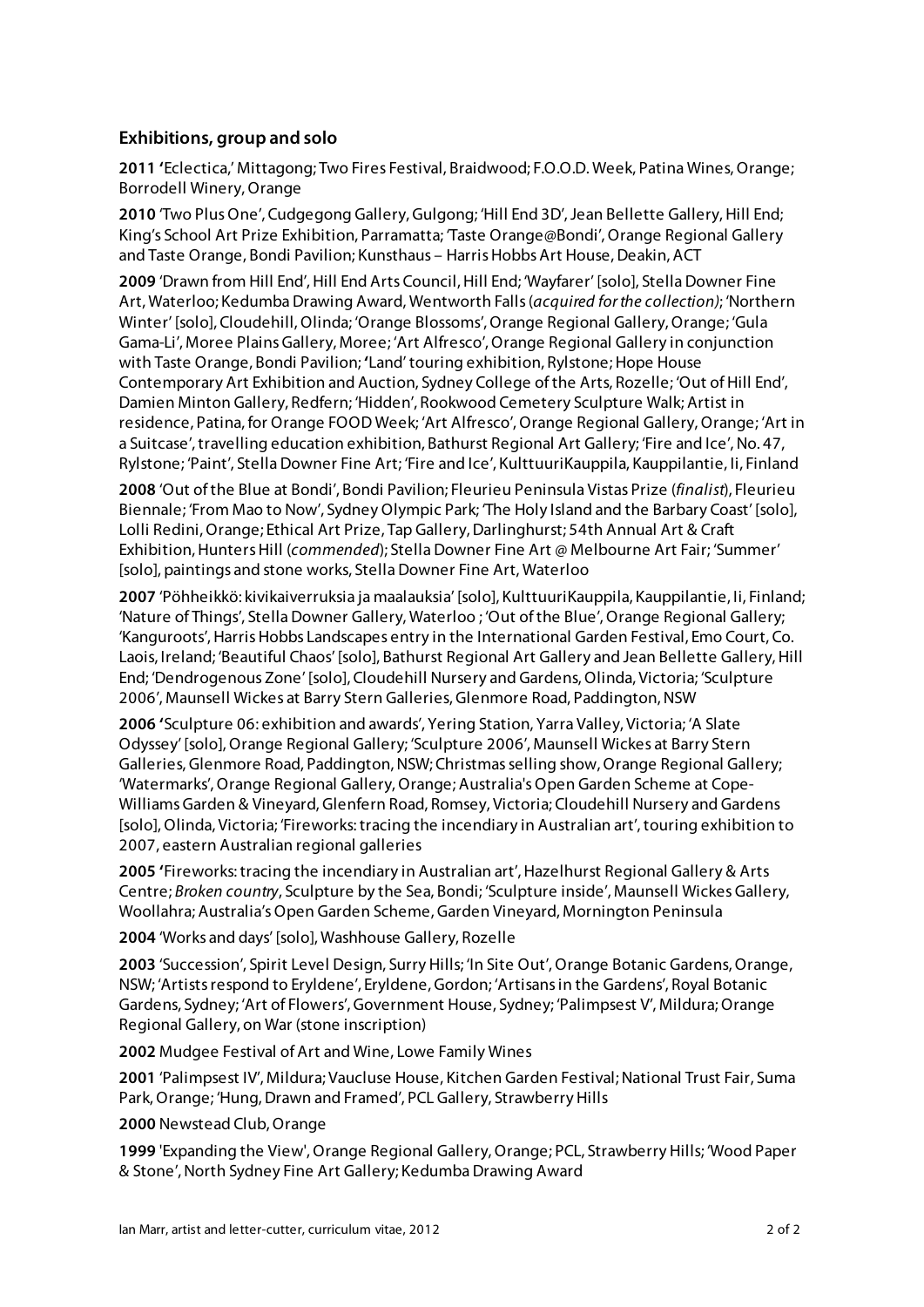**1998** Christmas exhibition, Orange Regional Gallery, Orange; Spring Works (garden sculpture), 'Cooramilla', Beneree; Wesley College, The University of Sydney; Lake Macquarie City Art Gallery Sculpture Acquisition; The Land touring exhibition, auspiced Dubbo Regional Gallery

**1996** Pentimento Gallery, Bathurst; Lake Macquarie City Art Gallery Sculpture Acquisition; The Stables Gallery, Mudgee; Methleigh, Millthorpe; Wollongong City Art Gallery, Wollongong; Orange Regional Gallery, Orange; Outback Art Prize, Broken Hill City Art Gallery, Broken Hill

**1995** Darling River Gallery, Wilcannia; Orange Regional Gallery, Orange; Outback Art Prize, Broken Hill City Art Gallery, Broken Hill

**1994** Orange Regional Gallery, Orange; Broken Hill City Gallery, Broken Hill; Bathurst Art Purchase, Bathurst Regional Art Gallery

**1993** Beaver Galleries, ACT; Outback Art Prize, Broken Hill City Art Gallery; Diamond Valley, Victoria; digital® Alice Art Prize; Arches watercolour 500th year international celebrations, (*Australian winner*)

**1992** Old Mill Gallery, Millthorpe; National Australia Bank Local Award, Grenfell (*first prize*)

**1991** Mitchell Union Gallery, Bathurst

**1990** Pet Shop Cafe, Orange; East End Gallery, Broken Hill

**1989** Yarn Market, Molong; Moree Gallery, Moree; Branka House, Norfolk Island

**1987** Yarn Market, Molong

**1986** Australian Miniatures, Yarn Market, Molong (*highly commended*); Quixote Gallery, Broken Hill; Old Shire Gallery, Dubbo

**1985** Hawkesbury Community Centre, Windsor [solo]

**1984** Barn Gallery, Berrima

**1983** Quixote Gallery, Broken Hill

**1982** Balmain Art Gallery

**1977** Tom Caldwell Galleries, Dublin & Belfast

## **Public collections**

Bathurst Regional Art Gallery (*Thick as autumnal leaves* slate table, Murray's Cottage, Hill End; Hill End drawings on slate; Lloyd Rees Reading Room table; *Hill End 2009* panorama, oil on canvas); Bourke Shire Council (river map inscribed on stone); Broken Hill City Art Gallery; Clare Holland House (*Sally's Garden*); Curfew Tower, Cushendall, Northern Ireland (paintings on slate); Greater Shepparton City Council (*Such is Life* memorial menhir); Kedumba Collection, Wentworth Falls (*Outside the Met,* drawing; *No stranger*, inscribed table); Mildura Arts Centre (monumental nilometer); National Parks and Wildlife Service, Hill End (inscription); North Sydney Council (Luna Park memorial base for Michael Leunig sculpture);Orange Botanical Gardens Friends of the Gardens (*Two roads*, monumental slate bench); Orange Regional Gallery (*Hare*; watercolour; stone sculpture series); Sydney Conservatorium of Music (plinth for benefactor GW Henderson); Wingecarribee Shire Council; Yeoval township (bronze memorial to AB Paterson).

### **Private collections, Australian and overseas**

Works in private collections of individuals and organisations including: Richard Allen; Graham Bassett; Bloodwood Winery; Lady Juliet de Chair; Clare Holland House, Canberra; Cloudehill Gardens, Olinda; Robert Crombie and Marianne Courtenay; Ursula and Avi Dubosarsky; Anna Eggert; 'The Elms', Blackheath; Len Evans (estate); Rachel Flynn; Cooramilla Nursery, Forest Reefs; Bruce Hall and Suzanne Hodgkinson; Harris Hobbs Landscapes; Prince Henry of Hesse; Michael and Doris Hobbs; Nick Hordern; Genevieve and David Jacobs, Wallendbeen; James and Sally King, County Down, Northern Ireland; Lowe Family Wines, Mudgee; Sir Robin Mackworth-Young; Maunsell Wickes at Barry Stern; 'Nyrang' Homestead; Old Convent, Borenore; PLC Foundation,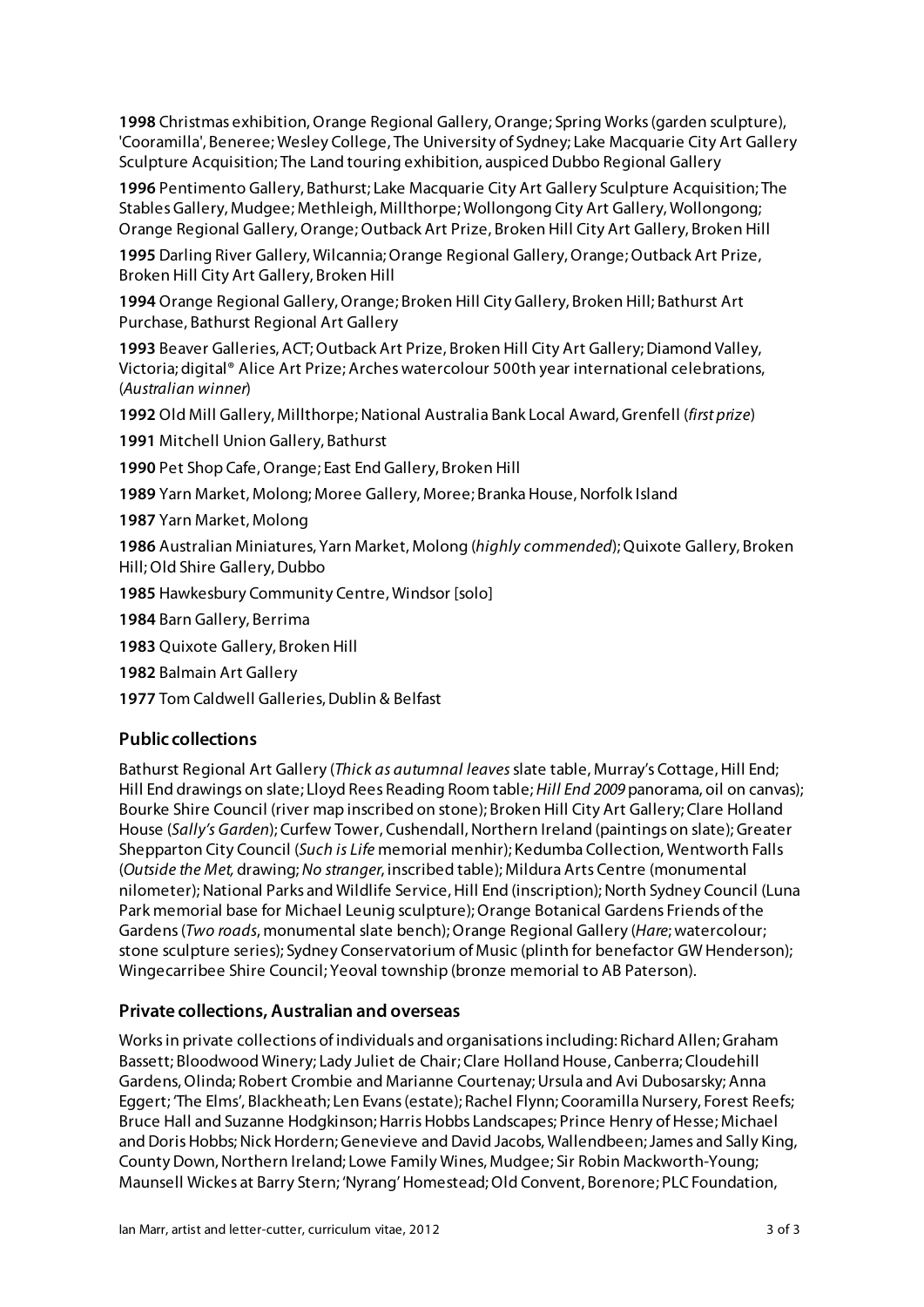Kinross Wolaroi School; Jeffrey Plummer, Wentworth Falls; Pybar Contractors, Orange; Shore School; St Ignatius' College, Riverview; Neil Robertson; Bruce Rosenberg; Luke Scibberas & Gria Shead; Sevenhill Cellars, Clare; Tim Storrier; Tudor House School, Moss Vale; Mary Turner; Wendy Whiteley; Madeleine Winch; Tim and Lynn Winters; Wirra Wirra Vineyards, McLaren Vale, SA; Anna Wong and Jerry Mouzakis, Cowra.

## **Publications, audiovisuals, website articles and magazines**

**2012** 'State of the art', Steve Meacham,*Sydney Morning Herald*, 21 January

**2011** *Sculpture by the Sea: the first fifteen years 1997-2011,* ed. David Handley (21 Media Publishing, Double Bay); 'Elisabeth Cummings', John McDonald, *Australian Art Collector,* issue 56, April–June; 'Art donations', Nick Bendel, *Moree Champion*, 8 March

**2010** *Rural Australian Gardens*, Myles Baldwin, photography Simon Griffiths (Murdoch Books, Millers Point, NSW); *Ore what*!: *a portrait of the people of Hill End*, Peter Adams (Lettuce Spray Productions); *Orange Regional Arts Foundation: 25* Years, video; *Cloudehill: a year in the garden*, Jeremy Francis (Images Press, Melbourne)

**2009** 'a twice-broken column', Nigel Lendon, *Iconophilia*, 16 December; 'Travels in Winter'*, The Night Road*, Newcastle Poetry Prize 2009 anthology; 'Kedumba Drawing Award 2009: judge's comments', Euan Macleod, Kedumba website; 'Ecological preservation', Jane Wilson, Lowe Family Wine Co. website and publication; 'Sotheby's off the wall art auction', Alan Sisley, *Central Western Daily*, 16 May; *Sharing the canvas* [Moree 6x6 collaboration], CD, Beyond Empathy.

**2008** 'Art in stone', Morna Sturrock, *Gesher*, vol. 3, no. 5, p. 67; 'Reds, whites and views', Bruce Elder, *Sydney Morning Herald*, 11 March

**2007** 'Flemington comes to the art gallery', Alan Sisley, *Central Western Daily*, 27 October; 'Pöhheikköön ihastunut', *Rantapohja*, 16 October; 'Homage to Yves Klein', Alan Sisley, *Central Western Daily*, 6 October; 'Hill End inspired exhibition', Joy Dickson, *Bathurst Advocate*, February; 'Gallery showcases artists' residency programs', Sarah Gurich, *Weekend Advocate*, 3 February; 'The arts', Richard Perram, *Weekend Advocate*, 27 January

**2006** 'Spiritual dimensions', interview, Watermarks website; 'Romancing the stone', Alan Sisley, *Central Western Daily*, 4 November; *Unveiling of International Mother Language Day Monument at Ashfield Park Sydney*, Ekushey Academy Australia, 19 February; 'What's doing', The *Age*, 28 January

**2005** 'Stone–literature–landscape', monograph as part of lecture to UNSW Landscape Architecture students, August; 'Lyrics transformed into slate', *Central Western Daily*, 15 June; 'Pastoral symphony: \$16m is music to their ears', photographer Dallas Kilponen, *Sydney Morning Herald,* 27 May; 'Weekend planner', *Daily Telegraph*, 2 April; 'Furphy's influence honoured in stone', *Shepparton News*, 10 March; 'New generation finds Joseph Furphy is more than a simple spinner of bush yarns', Jane Sullivan, photographer Sandy Scheltema, The *Age*, 12 March; 'New artist in residence', *Ashfield News*, February; 'Students display creativity', *Central Western Daily*, 11 January

**2004** 'It's written in stone for Ian', *Central Western Daily*, 22 October; 'Sculptured treasures', *The Land*, 12 August; 'Messages in stone', Ali Gripper, *Australian Country Style,* March; 'Open Day at Hill End a great opportunity', Richard Perram, *Weekend Advocate*, 6 March

**2003** 'Art set in stone'*,* Melissa Lang, *The Land*, 4 December; 'History in stone', [Darling river map, Back O'Bourke centre], The *Western Herald*, 27 November; In SITE Out review, Alan Sisley*, Central Western Daily*, 9 November; *The Dribble* [Burke & Hills Vineyard and Winery], issue 1, November; 'Slate commemorates Jubilee', *Western Magazine*, 20 October; '75 years luncheon and celebrations', *KWS newsletter*, no. 70, p. 7; 48 Hours*, Sydney Morning Herald,* 20 September; Eryldene exhibition*, North Shore Times,* 19 September; 'Ian's stonework blooms with display'*, Central Western Daily*, 20 August; 'Decadent habits', Susan Wyndham, *Sydney Morning Herald*, June; *'*Site unseen*', INSIDEout,* April, p. 129 (garden sculpture); 'The drought', *Australian Geographic,* April–June, p. 9; 'Len Evans: wine visionary', *Australian Wine Selector,* Harvest, p. 53